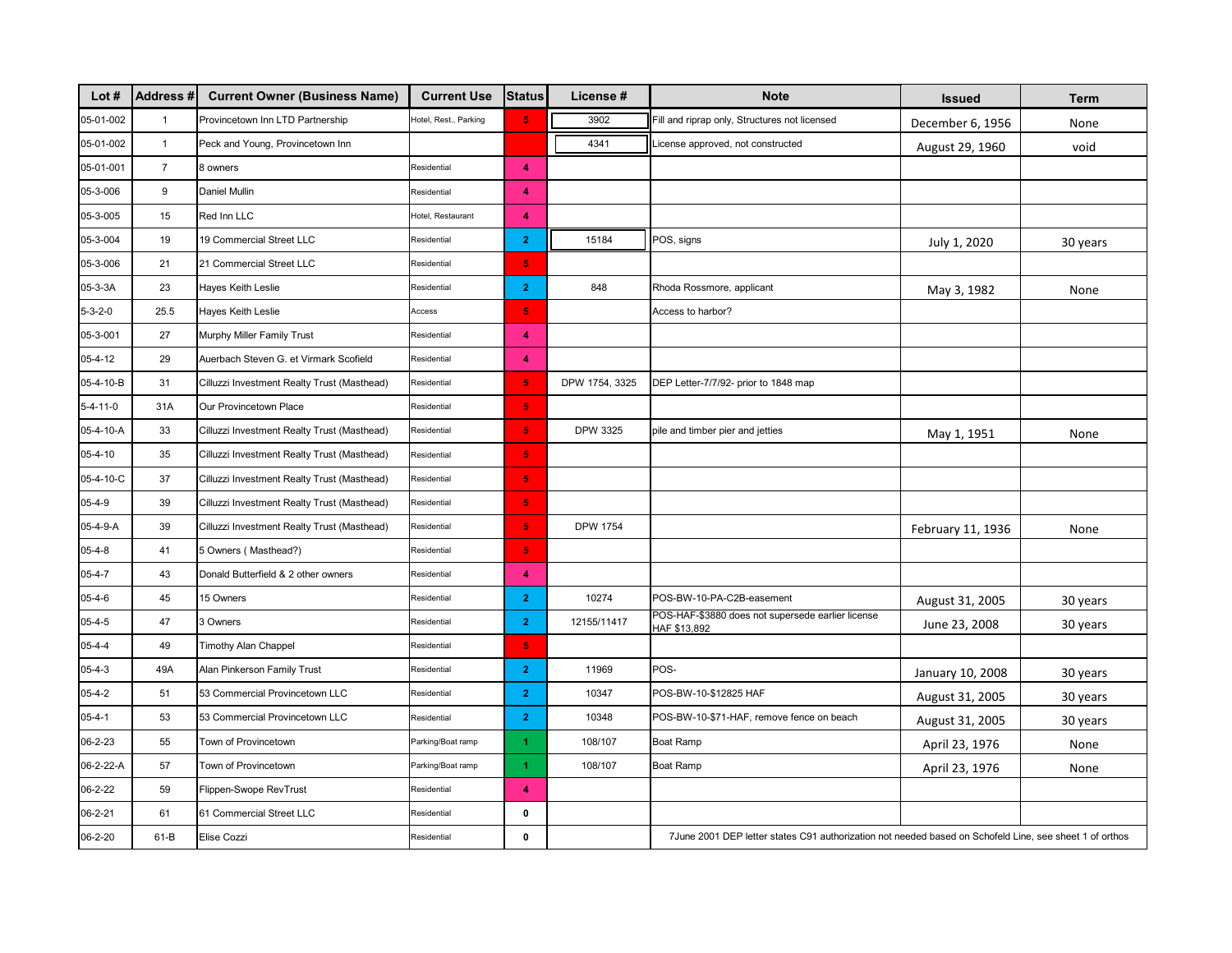| Lot #         | <b>Address#</b> | <b>Current Owner (Business Name)</b>     | <b>Current Use</b> | <b>Status</b>           | License #         | <b>Note</b>                                                              | <b>Issued</b>      | Term     |
|---------------|-----------------|------------------------------------------|--------------------|-------------------------|-------------------|--------------------------------------------------------------------------|--------------------|----------|
| 06-2-19       | $61-A$          | Alemany Alta Costen Estate               | Residential        | $\overline{\mathbf{5}}$ |                   |                                                                          |                    |          |
| $06 - 2 - 18$ | 63              | 63 Commercial Street Realty Trust        | Residential        | $\overline{2}$          | 12237             | POS-BW-10, \$4320 HAP, Signs                                             | September 24, 2008 | 30 years |
| 06-2-???      | 65              | John Fahimian LLC                        | Residential        | $\pmb{0}$               |                   |                                                                          |                    |          |
| $06 - 2 - 16$ | 65-A            | Judy K Mencher Trust                     | Residential        | 4                       |                   |                                                                          |                    |          |
| $06 - 2 - 17$ | 65-B            | 67 Commercial St LLC                     | Residential        | 4                       |                   |                                                                          |                    |          |
| $06 - 2 - 15$ | 67              | 4 Owners                                 | Residential        | $\overline{2}$          | 9717              | POS- BW-10, Signs                                                        | June 30, 2003      | 30 years |
| 06-2-14       | 69              | O'Reagan Richard et Alrichard Hanson     | Residential        | $\mathbf{2}$            | 9564              | POS- BW-10, \$183 HAF,                                                   | February 4, 2003   | 30 years |
| 06-2-13       | 71              | Pannesi Eleanor V                        | Residential        | 4                       |                   |                                                                          |                    |          |
| $06 - 2 - 12$ | 73              | 73 Commercial Street LLC                 | Residential        | $\mathbf{2}$            | 9154              | POS-BW-10                                                                | February 11, 2002  | 99 years |
| 06-2-10       | 73.5            | Several Owners (Captain Jacks)           | Residential Condos | $\overline{2}$          | 1546 / 6888 / 211 | Dingy Dock/PA-C2B (6888 is septic plan/30 years from<br>issuance 1998)   | February 17, 1987  | None     |
| $06 - 2 - 9$  | 75              | Barry E. Barnes                          | Residential        | $\mathbf{2}$            | 11782             | &4578 HAP, POS, BW-15                                                    | May 21, 2007       | 30 Years |
| 06-2-8-A      | $77-A$          | 3 owners                                 | Residential        | $\overline{2}$          | 11420             | POS, PA under pier, Signs C2B -4                                         | November 20, 2006  | 30 years |
| $06 - 2 - 8$  | 79              | Patrick Wilson                           | Residential        | $\mathbf{2}$            | 11420             | See above                                                                |                    |          |
| $06 - 2 - 7$  | 83              | West End Racing Children's Comm. Sailing | Residential        | $\overline{\mathbf{5}}$ |                   |                                                                          |                    |          |
| $06 - 2 - 6$  | 89              | RL Chapman Properties Geneva LLC         | Residential        | $\overline{\mathbf{5}}$ | 1566              | Seawall & Fill                                                           | February 13, 1934  | None     |
| 06-2-6-A      | 91              | Michael Wallerstein                      | Residential        | $\overline{\mathbf{5}}$ |                   |                                                                          |                    |          |
| $06 - 2 - 5$  | 93              | 9 Owners                                 | Residential        | $\mathbf{2}$            | 6284              | Old license may have had unlicensed changes                              | October 9, 1974    | None     |
| $06 - 2 - 4$  | 97              | Christina Crowe & Linda Alglenn          | Residential        | $\overline{2}$          | 11910             | POS, signs, \$9460 HAF                                                   | November 13, 2007  | 30 years |
| $06 - 2 - 3$  | 99              | Rafanelli, Beraducci, 99 Comm. St Realty | Residential        | $\mathbf{2}$            | 3374 and 805      | Pier and Buildings                                                       | August 7, 1951     | None     |
| 06-2-3-A      | 101             | <b>Huey Trust</b>                        | Residential        | $\overline{\mathbf{5}}$ |                   | May be in 3374 above                                                     |                    |          |
|               | 100             |                                          |                    |                         | 483               | Appears to license a shore protection for across the st                  |                    |          |
| 06-4-28A      | 103             | Wood-End Light Trust                     | Residential        | 4                       |                   |                                                                          |                    |          |
| 06-4-28       | 105             | Michael O'Connor & Upper 105             | Residential        | $\overline{\mathbf{5}}$ |                   | Structures not licensed?                                                 |                    |          |
| 06-4-27       | 107             | Gary Reinhardt                           | Residential        | $\overline{2}$          | 10228             | POS, Signs. \$9396 HAF                                                   | April 12, 2005     | 30 years |
| 06-4-26       | 109             | <b>Blue Shutters Nom Trust</b>           | Residential        | $\overline{2}$          | 10139             | POS- BW-10, \$14862 HAF                                                  | December 9, 2004   | 30 years |
| 06-4-25       | 111             | amontagne Realty Trust                   | Residential        | $\mathbf{2}$            | 9250              | POS-BW-10, Signs, HAF \$1,520, Comm Fish-Hose                            | August 30, 2002    | 30 years |
| 06-4-24       | 113             | Town of Provincetown-Landing             | Town Landing       | 1                       | 1801A             | Town Landing storm drain system                                          | October 11, 1988   | None     |
| 06-4-23       | 117             | Rafanelli Bryan & Mark Walsh             | Residential        | 0                       |                   |                                                                          |                    |          |
| 06-4-22       | 119             | Minore, Paul II David Blake O'Connel     | Residential        | 0                       |                   |                                                                          |                    |          |
| 06-4-21       | 125             | <b>US Coast Guard</b>                    | JS Government      | $\blacktriangleleft$    |                   | 1801/4769/1748/2590 Dock, wave barrier, dredge previously permitted 1988 | June 21, 1995      | None     |
| 06-4-20       | 129             | 129 Commercial St Corp                   | Residential        | 5 <sub>1</sub>          |                   | See license #2547 below                                                  |                    |          |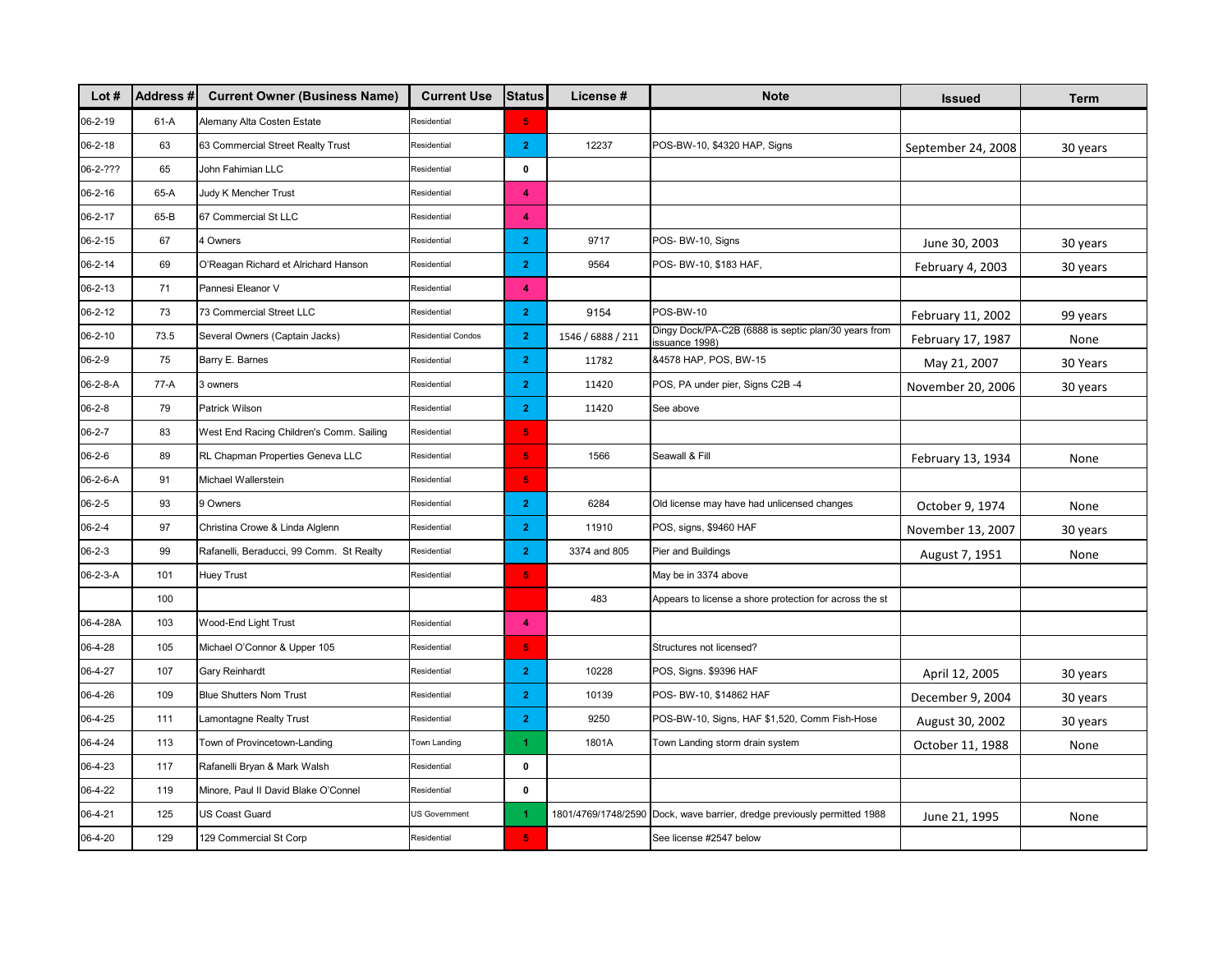| Lot $#$          | Address # | <b>Current Owner (Business Name)</b>       | <b>Current Use</b>        | <b>Status</b>           | License#     | <b>Note</b>                                                                 | <b>Issued</b>    | <b>Term</b> |
|------------------|-----------|--------------------------------------------|---------------------------|-------------------------|--------------|-----------------------------------------------------------------------------|------------------|-------------|
| 06-4-20-A        | 129R      | Taves Boatyard Nominee                     | Boatyard/Railway          | $\overline{2}$          | 68/2547/2649 | License #2547 appears void, replaced by 2649                                | March 14, 1944   | None        |
| 06-4-19          | 131       | John Fahimian LLC                          | Residential               | 0                       |              |                                                                             |                  |             |
| 06-4-18          | 131A      | FJ Santos Living Trust                     | Boatyard, railway, marina | $\overline{2}$          | 11390/14548  | PA on site; RR-PA to RR, Signs, trash                                       | January 9, 2019  | 30 years    |
| 06-4-17          | 133       | Joon Cooperation                           | Residential               | 0                       |              |                                                                             |                  |             |
| 06-4-16          | 135       | 4 Owners                                   | Residential               | $\pmb{0}$               |              |                                                                             |                  |             |
| 06-4-15          | 137       | Anderson Jay Charles                       | Residential               | 0                       |              |                                                                             |                  |             |
| 06-4-14          | 139       | Anderson Jay C                             | Residential               | $\pmb{0}$               |              |                                                                             |                  |             |
| 06-4-13          | 141       | Nicholas G Tagaris                         | Residential               | 0                       |              |                                                                             |                  |             |
| 06-4-12          | 143       | Nicholas G Tagaris                         | Residential               | $\overline{\mathbf{5}}$ |              |                                                                             |                  |             |
| 06-4-11          | 145       | 11 Owners                                  | Residential               | 4                       |              |                                                                             |                  |             |
| 06-4-10          | 147       | 145-147 12 Owners                          | Residential               | 4                       |              |                                                                             |                  |             |
| $06 - 4 - 8$     | 149       | Johnny Pak                                 | Residential               | 0                       |              |                                                                             |                  |             |
| 06-4-9           | 149A      | 7 Owners                                   | Residential               | $\blacktriangleleft$    |              |                                                                             |                  |             |
| $06 - 4 - 7$     | 151       | Scott Bickford & Kevin Quinn               | Residential               | 0                       |              |                                                                             |                  |             |
| 06-4-6           | 151A      | Joseph Smith & Scott Popkowski             | Residential               | 4                       |              |                                                                             |                  |             |
| $06 - 4 - 5$     | 153       | 6 Owners                                   | Residential               | 4                       |              |                                                                             |                  |             |
| 06-4-4           | 155       | 5 Owners (West End Salon)                  | Residential/Commercial    | $\overline{\mathbf{5}}$ |              |                                                                             |                  |             |
| $06 - 4 - 3$     | 157       | David Bowd                                 | Residential               | 0                       |              |                                                                             |                  |             |
| $06 - 4 - 2$     | 157A      | 3 Owners                                   | Residential               | $\overline{\bf 4}$      |              |                                                                             |                  |             |
| 07-2-005         | 161       | <b>Boatslip LLC</b>                        | <b>Hotel/Restaurant</b>   | $\mathbf{2}$            | 11787        | POS-BW-10, PA-C2B-4-deck, RR, Signs, Function<br>Room Use-Tues \$10,520 HAF | July 25, 2007    | 30 years    |
| $7 - 2 - 4$      | 165       | 4 Owners (Sandpiper)                       | Residential/Condo FPT     | $\blacktriangleleft$    |              | Change in use- FPA to FPT                                                   |                  |             |
| $7 - 2 - 3$      | 167       | 6 Owners (Provincetown Banner)             | Residential/Commercial    | $\overline{\mathbf{4}}$ |              |                                                                             |                  |             |
| $7-2-A$          | 169       | Dyer Family Realty Trust                   | Residential               | $\pmb{0}$               |              |                                                                             |                  |             |
| $7 - 2 - 2$      | 173       | Dyer Family Realty Trust                   | Residential               | $\mathbf{2}$            | 9554         | POS-BW-10, HAF-\$1570                                                       | February 4, 2003 | 30 years    |
| $7 - 2 - 1$      | 175       | 175 Beach House LLC (Anchor Inn)           | Residential               | $\overline{\mathbf{5}}$ | 473          | Fill only, no structures                                                    | October 16, 1924 | None        |
| $11 - 1 - 12$    | 177       | Our Moms LLC(Bayside Betsy's)              | Commercial/Res.           | 4                       |              |                                                                             |                  |             |
| $11 - 1 - 11$    | 179       | 5 Owners (Jimmy's Hideaway)                | Residential/Commercial    | $\blacktriangleleft$    |              |                                                                             |                  |             |
| $11 - 1 - 10$    | 183       | 185 Commercial Realty Trust (Bubalas)      | Commercial                | $\overline{4}$          |              |                                                                             |                  |             |
| $11 - 1 - 9$     | 189       | Town of Provincetown-4th Landing-Court St. | Municipal                 | $\sqrt{5}$              |              |                                                                             |                  |             |
| $11 - 1 - 9 - A$ | 189       | Town of Provincetown- Rest Rooms           | Municipal                 | 0                       |              |                                                                             |                  |             |
| $11 - 1 - 8$     | 191       | 191 Commercial St Realty Trust             | Residential               | $\pmb{0}$               |              |                                                                             |                  |             |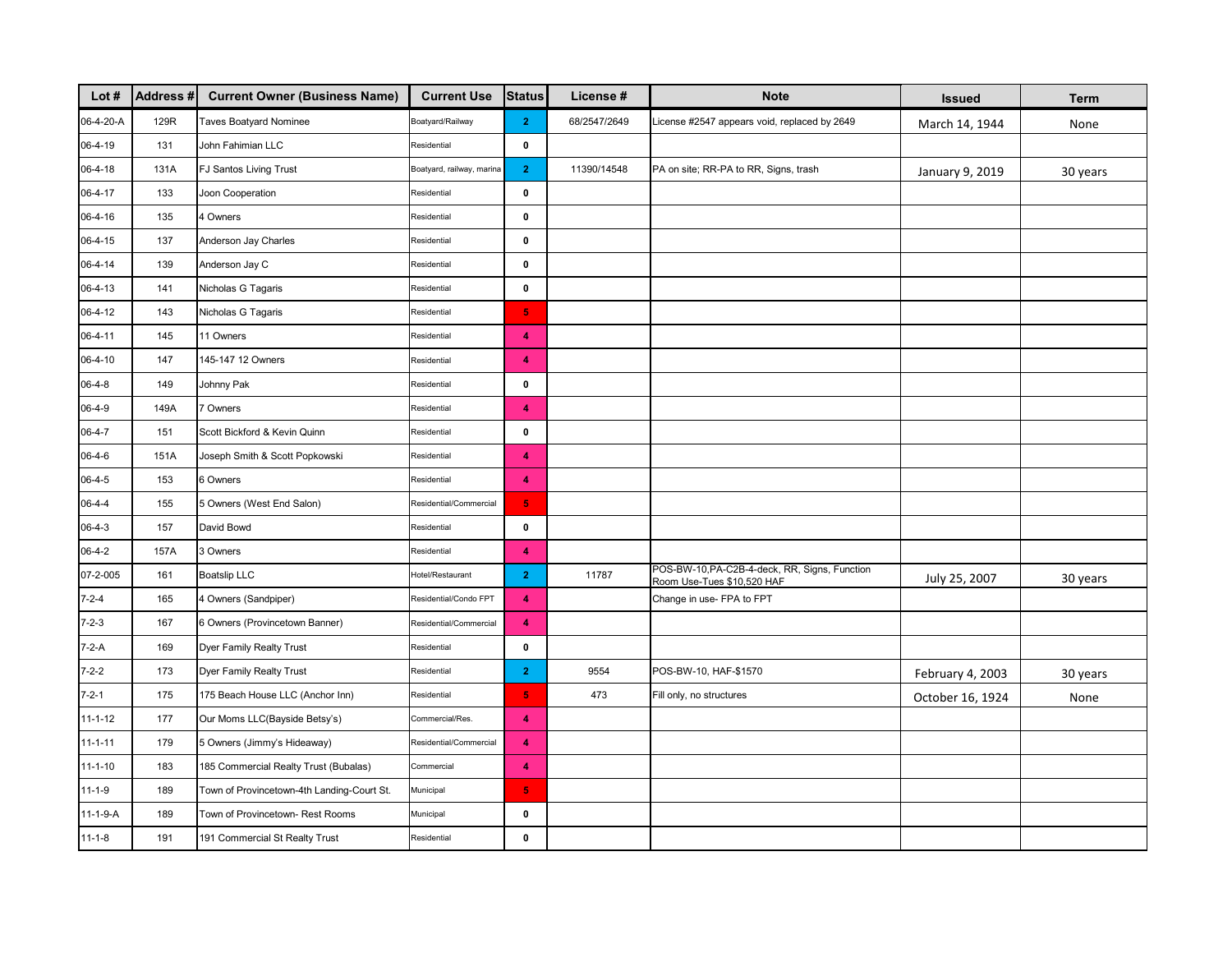| Lot $#$       | <b>Address#</b> | <b>Current Owner (Business Name)</b>              | <b>Current Use</b>     | <b>Status</b>           | License # | <b>Note</b>                                                                                        | <b>Issued</b>     | Term                  |
|---------------|-----------------|---------------------------------------------------|------------------------|-------------------------|-----------|----------------------------------------------------------------------------------------------------|-------------------|-----------------------|
| $11 - 1 - 7$  | 191A            | 2 Owners                                          | Residential            | $\overline{2}$          | 9605      | POS-BW-10, HAF-\$4460                                                                              | May 15, 2003      | 30 years              |
| $11 - 1 - 5$  | 193-199         | 8 Owners(193) & 12 Owners (199)                   | Residential/bar        | 5 <sub>5</sub>          | 3867      | for timber pier and bulkhead at 193 extended from<br>structure                                     | July 9, 1956      | None                  |
| $11 - 1 - 4$  | 205             | <b>Aquarium Wharf Realty Trust</b>                | Commercial             | $\blacktriangleleft$    |           |                                                                                                    |                   |                       |
| $11 - 1 - 3$  | 213             | 4 Owners                                          | Commercial             | 5 <sup>1</sup>          |           |                                                                                                    |                   |                       |
| $11 - 1 - 2$  | 219             | <b>US Postal Service</b>                          | US Government          | 5 <sub>1</sub>          |           |                                                                                                    |                   |                       |
| $11 - 1 -$    |                 |                                                   | Municipal              | $\pmb{0}$               | 111       | drain between Post Office and Seamen's Bank                                                        | April 23, 1976    | none                  |
| 11-1-1        | 221             | Seamans Savings Bank                              | Commercial             | 4                       |           |                                                                                                    |                   |                       |
| $11 - 1$      | 225             | Topknot Properties LLC (Canteen)                  | Commercial/Residential | $\overline{2}$          | 9578      | POS-BW-10, Landscape                                                                               | May 15, 2003      | 30 years              |
| $11 - 3 - 34$ | 227             | 229 Realty Trust Ravelson                         | Commercial             | $\blacktriangleleft$    |           |                                                                                                    |                   |                       |
| 11-3-         | 227R            | <b>Bradley Rose</b>                               | Commercial/Residential | 5 <sup>1</sup>          |           |                                                                                                    |                   |                       |
| 11-3-33       | 235             | Marine Specialties Inc.                           | Commercial             | $\overline{4}$          |           |                                                                                                    |                   |                       |
| 11-3-32       | 237             | <b>Whalers Wharf LLC</b>                          | Commercial             | $\mathbf{2}$            | 7741      | POS-BW-10, FPA-ground floor, PA-C2B-East, RRs,<br>signs                                            | May 9, 2000       | 30 years              |
| 11-3-31       | 243             | Crown & Anchor LLC                                | Commercial             | $\overline{2}$          | 7752      | POS, BW-10, PA-C2B-west, Plantings, signs                                                          | November 15, 2000 | 30 years              |
| 11-3-29       | 251             | Shalom Louise                                     | Commercial             | $\mathbf 0$             |           |                                                                                                    |                   |                       |
| 11-3-         | 253A*           | Town Provincetown Gosnold Outfall                 | Municipal              | 4                       | 232       |                                                                                                    | December 14, 1976 | None                  |
| 11-3-28       | 253A            | Julie Heller                                      | Commercial             | 5 <sub>1</sub>          |           |                                                                                                    |                   |                       |
| 11-3-26       | 255             | Shalom Louise                                     | Commercial             | $\overline{\mathbf{5}}$ |           |                                                                                                    |                   |                       |
| 11-3-25       | 259-263         | 6 Owners                                          | Commercial             | $\mathbf{2}$            | 13393     | POS-BW-10, PA-C2B-West, Signs, FPA storage?,                                                       | January 2, 2013   | 30 Years              |
| 11-3-24       | 265             | 265 Commercial LLC                                | Commercial             | 4                       |           |                                                                                                    |                   |                       |
| 11-3-23       | 269             | 269 Commercial LLC (Tin Pan Alley)                | Commercial             | 4                       |           |                                                                                                    |                   |                       |
| 11-3-22       | 273             | 273 Commercial Street LLC                         | Commercial             | $\blacktriangleleft$    |           |                                                                                                    |                   |                       |
| 11-3-21       | 275             | Kraniotakis George & Margaret                     | Commercial             | 5 <sub>1</sub>          |           |                                                                                                    |                   |                       |
| 11-3-20       | 277             | Provincetown St. Peters Club Inc                  | Commercial             | $\blacktriangleleft$    | 5568      | HAF-\$13,188, Signs, WD-use 860SF, Remove septic                                                   | May 1, 1996       | 30 years              |
| 11-3-19A      | 279*            | Town Provincetown Ryder Outfall                   | Municipal              | $\blacktriangleleft$    | 6338      | Also DEP 00109 in 1976                                                                             | February 5, 1975  | None                  |
| 11-3-19A      | 279*            | 1 Ryder Street Exten, Provincetown Marina         | Commercial             | $\overline{2}$          | 14327     | Previous licenses #14261 reconfiguration zone, #2505,<br>2288, 5675, 720 for icehouse, POS, PA, RR | February 22, 2017 | 30 Years              |
| 11-3-19       | 279*            | Town Provincetown Municipal Parking Lot           | Municipal              | $\blacktriangleleft$    | 6347      | Also see # 1486 wall & fill, 4460, 4055                                                            | <b>Since 1958</b> | None                  |
| 11-3-19       | 279*            | Town Provincetown, Old Fuel Dock, Bennett<br>Pier | Municipal              | 1.                      | 216       | #4839 Courtesy float and aquaculture site at Bennett<br>Pier                                       | December 3, 1976  | None                  |
|               | 279*            | Wastewater Treatment System, CVS                  | Municipal              | $\blacktriangleleft$    | 9502      |                                                                                                    | December 17, 2002 | Unlimited             |
| 11-3-18       | 281             | <b>Mopex Realty Trust</b>                         | Commercial             | $\overline{\mathbf{5}}$ |           | Previous licenses Skarloff 190,CC Fisheries 2288, 2594                                             | 1918, 1940        | void by change of use |
| 11-3-17       | 289             | Opor Realty Trust                                 | Commercial             | 5.                      |           |                                                                                                    |                   |                       |
| 11-3-16       | 291             | 7 Owners                                          | Commercial             | 5 <sub>1</sub>          |           |                                                                                                    |                   |                       |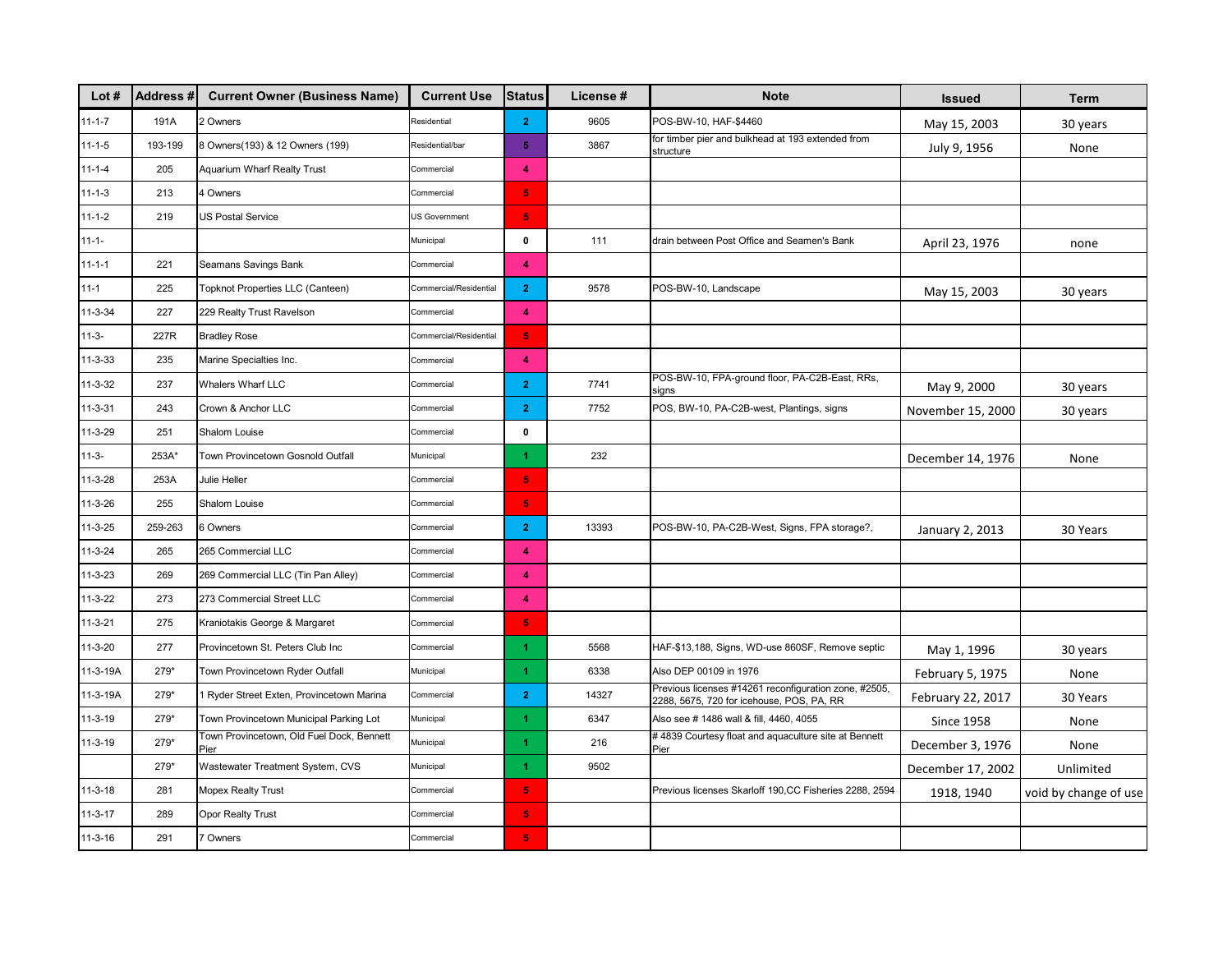| Lot $#$       | Address# | <b>Current Owner (Business Name)</b>                           | <b>Current Use</b>     | <b>Status</b>           | License # | <b>Note</b>                                                                                                                                              | <b>Issued</b>     | Term       |
|---------------|----------|----------------------------------------------------------------|------------------------|-------------------------|-----------|----------------------------------------------------------------------------------------------------------------------------------------------------------|-------------------|------------|
| $11-3-15$     | 293      | 13 Owners (Donut Experience)                                   | Commercial             | $\overline{\mathbf{5}}$ |           |                                                                                                                                                          |                   |            |
| $11-3-14$     | 299      | <b>Brito Nominee Trust</b>                                     | Commercial             | $\overline{\mathbf{5}}$ |           |                                                                                                                                                          |                   |            |
| $11 - 3 - 13$ | 301      | 301 Commercial Street Realty Trust                             | Commercial             | $\overline{\mathbf{5}}$ |           |                                                                                                                                                          |                   |            |
| $11-3-12$     | 303      | Post Office Café Realty Trust                                  | Commercial             | $\overline{\mathbf{5}}$ |           |                                                                                                                                                          |                   |            |
| $11 - 3 - 11$ | 307      | Provincetown Chamber of Commerce                               | Commercial             | $\overline{\mathbf{5}}$ |           |                                                                                                                                                          |                   |            |
| $11 - 3 - 10$ | 309      | Lopes Square Properties LLC(Cape Art tiles)                    | Commercial             | $\mathbf 0$             |           |                                                                                                                                                          |                   |            |
| $11 - 3 - 9$  | $311*$   | Town Provincetown- MacMillan Pier                              | Municipal              | $\overline{2}$          | 8621      | Previous license #1486 fill & wall, #179, #728, #4915 for<br>operators special conditions                                                                | October 16, 2000  | Unlimited  |
| $11-3-9$      | $311*$   | Town of Provincetown                                           | Municipal              |                         | 1383      | Fixed Fingers, dredge and nourish Dyer to Howland                                                                                                        | March 21, 1986    | None       |
| $11-3-9$      | $311*$   | Town Provincetown- MacMillan Floating Docks<br>Wave Attenuator | Municipal              | $\mathbf{2}$            | 14229     | Underlying license 8621 remains except special<br>condition 23                                                                                           | April 6, 2017     | See SP 3&4 |
| $11-3-9$      | $311*$   | Town Provincetown MacMillan Trapsheds                          | Municipal              | $\overline{2}$          | 13780     | Underlying license 8621 remains in effect                                                                                                                | November 12, 2014 | Unlimited  |
| $11 - 4 - 1$  | $313*$   | 16 MacMillan Wharf                                             | Commercial/Residential | $\mathbf{2}$            | 5795      | Access around deck, slip for HM vessel, amended over<br>time. Baxter's #2856 in 1946, as built #2942 in 1947, #<br>2998 adds bldg., #4048 in 1958, #2616 | May 15, 1997      | 30 years   |
| $11 - 3 - 8$  | 315      | 2 Owners (Coffee Pot/Cool as Moose)                            | Commercial             | 6                       |           |                                                                                                                                                          |                   |            |
| $11 - 3 - 7$  | 315A-319 | Luco Realty Trust                                              | Commercial             | $\mathbf{2}$            | 4182      | POS-BW-10, ramp to beach, dinghy storage Signs                                                                                                           | December 19, 1994 | 30 years   |
| $11 - 3 - 6$  | 321      | 321 Commercial Street Realty LLC (Lobster<br>Pot)              | Commercial             | $\overline{2}$          | 4606      | Deck, viewing area, telescope, Beach mats, Remove<br>septic, also see #3969 in 1957                                                                      | August 21, 1995   | 30 years   |
| $11 - 3 - 5$  | 323      | Luco Realty Inc                                                | Commercial             | $\overline{\mathbf{5}}$ |           |                                                                                                                                                          |                   |            |
| $11 - 3 - 4$  | 329      | Arnold's Realty Trust                                          | Commercial             | $\blacktriangleleft$    | 9716      | POS, BW, plantings \$6,616 to HAF                                                                                                                        | June 30, 2003     | 30 years   |
| $11 - 3 - 3$  | 331      | Dol-Fin Development LLC                                        | Commercial             | 6                       |           |                                                                                                                                                          |                   |            |
| $11 - 3 - 2$  | 333      | 11 Owners                                                      | Commercial/Res.        | $\mathbf{2}$            | 12845/184 | FPA-first floor, 2RR, Signs, boat rental, boardwalk,<br>telescope, dinghy \$18,550 HAF                                                                   | September 3, 2010 | 30 years   |
| $11-3-1-A$    | 335      | Clipper Ventures Realty Trust(Squealing Pig)                   | Commercial             | $\mathbf{0}$            |           |                                                                                                                                                          |                   |            |
| $12 - 1 - 12$ | 337      | Land's End Marine Supply Inc                                   | Commercial             | $\mathbf{2}$            | 9391      | POS-BW-10, pA-C2B-5- west, signs, wall seats                                                                                                             | November 4, 2002  | 30 years   |
| $12 - 1 - 10$ | 345      | 4 Owners Fish & Yee Condo                                      | Commercial/Residential | $\overline{2}$          | 9392      | POS-BW-10, #9252 \$6975 HAF, then \$1,210 more<br>when licensing enclosed deck, landscape                                                                | June 5, 2003      | 30 years   |
| $12 - 1 - 11$ | 347      | 347 Commercial LLC                                             | Commercial/Residential | 0                       |           |                                                                                                                                                          |                   |            |
| $12 - 1 - 9$  | 349      | 9 Owners (Monty's)                                             | Commercial/Residential | $\overline{2}$          | 9251      | POS-BW-10, \$337 HAF, landscape                                                                                                                          | August 29, 2002   | 30 years   |
| $12 - 1 - 7$  | 351A     | Nelson A Hitchcock Revocable Trust                             | Commercial/Residential | 4                       |           |                                                                                                                                                          |                   |            |
| $12 - 1 - 8$  | 351      | <b>Paddington Realty Trust</b>                                 | Commercial/Residential | $\mathbf 0$             |           |                                                                                                                                                          |                   |            |
| $12 - 1 - 6$  | 353      | Studio Realty Trust (Box Lunch)                                | Commercial/Residential | $\mathbf 0$             |           |                                                                                                                                                          |                   |            |
| $12 - 1 - 5?$ | 353A     | Thomas & Joan Leonard                                          | Commercial/Residential | $\mathbf 0$             |           |                                                                                                                                                          |                   |            |
| $12 - 1 - 4?$ | 353B     | 10 Owners                                                      | Commercial/Residential | 4                       |           |                                                                                                                                                          |                   |            |
| $12 - 1 - 3$  | 353C     | <b>Bruce Robert Barry</b>                                      | Commercial/Residential | 4                       | $-433$    |                                                                                                                                                          |                   |            |
| $12 - 1 - 2$  | 355      | 12 Owners (Thomas Leonard +)                                   | Commercial/Residential | $\overline{\mathbf{4}}$ |           |                                                                                                                                                          |                   |            |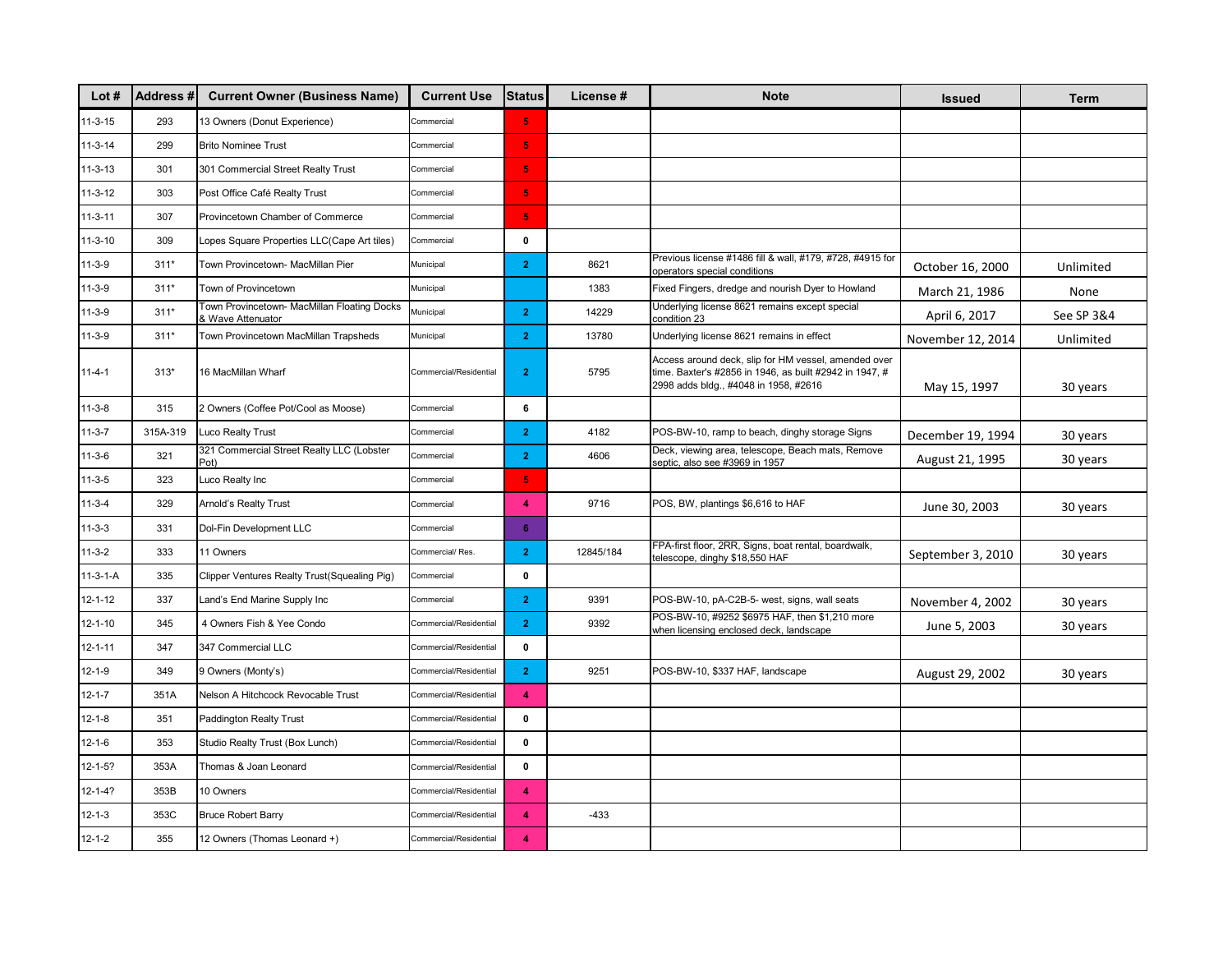| Lot $#$      | Address#  | <b>Current Owner (Business Name)</b>  | <b>Current Use</b>     | <b>Status</b>           | License#    | <b>Note</b>                                                         | <b>Issued</b>      | Term     |
|--------------|-----------|---------------------------------------|------------------------|-------------------------|-------------|---------------------------------------------------------------------|--------------------|----------|
| $12 - 1 - 1$ | 357       | 12 Owners                             | Commercial/Residential | 4                       |             |                                                                     |                    |          |
| 12-2-24      | 359       | 12 Owners                             | Commercial/Residential | $\mathbf{2}$            | 791 (1981)  | No special conditions- pier and deck only Old Mews<br>location      | November 16, 1981  | None     |
| 12-2-22/23   | 361       | 5 Owners                              | Commercial/Residential | $\blacktriangleleft$    |             |                                                                     |                    |          |
| 12-2-21      | 363       | Town of Provincetown-Johnson St       | Municipal Parking      | 5 <sub>1</sub>          |             |                                                                     |                    |          |
| 12-2-20      | 371 - 373 | Berg Family Trust- 11 Owners (Pepe's) | Residential/Commercial | $\overline{2}$          | 11421       | POS-BW-10, PA-C2B; Dinghy posts, signs                              | February 26, 2007  | 30 Years |
| 12-2-19      | 377       | 5 Owners                              | Residential            | $\overline{\mathbf{5}}$ |             |                                                                     |                    |          |
| 12-2-18      | 379       | 12 Owners (Bull Ring)                 | Residential            | $\overline{2}$          | 12070       | POS-BW-10; \$16,308-HAF                                             | April 1, 2008      | 30 Years |
| 12-2-17      | 381 - 383 | 16 Owners                             | Residential            | $\mathbf{2}$            | 12070       | POS-BW-10; \$16,308-HAF                                             | April 1, 2008      | 30 years |
| 12-2-16      | 385       | 9 Owners                              | Residential            | 3                       |             |                                                                     |                    |          |
| 12-2-15      | 387       | Town of Provincetown                  | Public Open Space      | $\overline{\mathbf{5}}$ |             | Recent purchase                                                     |                    |          |
| 12-2-14      | 389-395   | 6 Owners                              | Residential            | 5 <sub>1</sub>          |             |                                                                     |                    |          |
| 12-2-13      | 397       | Elena Hall                            | Commercial/Parking     | $\blacktriangleleft$    |             |                                                                     |                    |          |
| 12-2-13-A    | 401A      | Elena Hall                            | Commercial/Parking     | $\blacktriangleleft$    |             |                                                                     |                    |          |
| 12-2-12      | 401       | Elena Hall (Yolqueria rest)           | Commercial/Parking     | $\overline{\mathbf{5}}$ |             |                                                                     |                    |          |
| 12-2-11      | 401.5     | Zoltan's Landing LLC                  | Residential            | $\mathbf{2}$            | 13821/10272 | POS-BW-10, PA-2ft, grass, sign, kayak rack, \$2929.74<br><b>HAF</b> | March 5, 2015      | 30 years |
| 12-2-10      | 403       | Indian Creek Inc                      | Residential            | $\mathbf{2}$            | 11896       | POS-BW-10, SIGN, \$2023 HAF                                         | September 25, 2007 | 30 Years |
| 12-2-9       | 405       | 9 Owners                              | Residential            | $\overline{\mathbf{5}}$ |             |                                                                     |                    |          |
| 12-2-8       | 409       | John M Treeful Rev Trust              | Residential            | $\blacktriangleleft$    |             |                                                                     |                    |          |
| 12-2-7       | 409A      | 409A LLC                              | Residential            | 5 <sub>1</sub>          |             |                                                                     |                    |          |
| 12-2-6       | 411       | JMC Family Limited Partnership        | Residential            | $\overline{\mathbf{5}}$ |             |                                                                     |                    |          |
| 12-2-5       | 415       | 4 Owners                              | Residential            | $\mathbf{2}$            | 9579        | POS-BW-10, BG, \$6240 HAF                                           | May 15, 2003       | 30 years |
| 12-2-4       | 419       | <b>Matthew Marcotte</b>               | Residential            | $\overline{\mathbf{5}}$ |             |                                                                     |                    |          |
| 12-2-3       | 421       | 11 Owners                             | Residential            | $\mathbf{2}$            | 2626        | PA-C2B-3, \$2000, access easement, signage                          | April 12, 1991     | None     |
| 12-2-2       | 423       | 4 Owners                              | Residential            | 4                       |             |                                                                     |                    |          |
| 12-2-1       | 425       | Steven K. Tait                        | Residential            | $\overline{\mathbf{5}}$ |             |                                                                     |                    |          |
| 12-4-19      | 427       | 427 Commercial Street LLC             | Residential            | $\mathbf{2}$            | 9362        | POS-BW-10                                                           | August 28, 2002    | 30 years |
| 12-4-18      | 429       | New Hop Holdings LLC (Mews)           | Residential/Commercial | 5 <sub>1</sub>          |             |                                                                     |                    |          |
| 12-4-18-A    | 435       | 435 Commercial St LLC                 | Residential            | 5 <sub>1</sub>          |             |                                                                     |                    |          |
| 12-4-17      | 437& 439  | Smithkin Ilona Levy Stroms LLC        | Residential            | $\mathbf{2}$            | 11958       | POS-BW-10, View Corridor, \$2500 HAF, Public Art, Sign              | December 31, 2007  | 30 Years |
| 12-4-16      | 441       | 4 Owners                              | Residential            | 4                       |             |                                                                     |                    |          |
| 12-4-15      | 443-445   | MacDonnell Raymond et Al              | Residential            | $\mathbf{2}$            | 9253        | POS-BW-10, View Corridor, \$2500 HAF                                | August 30, 2002    | 30 years |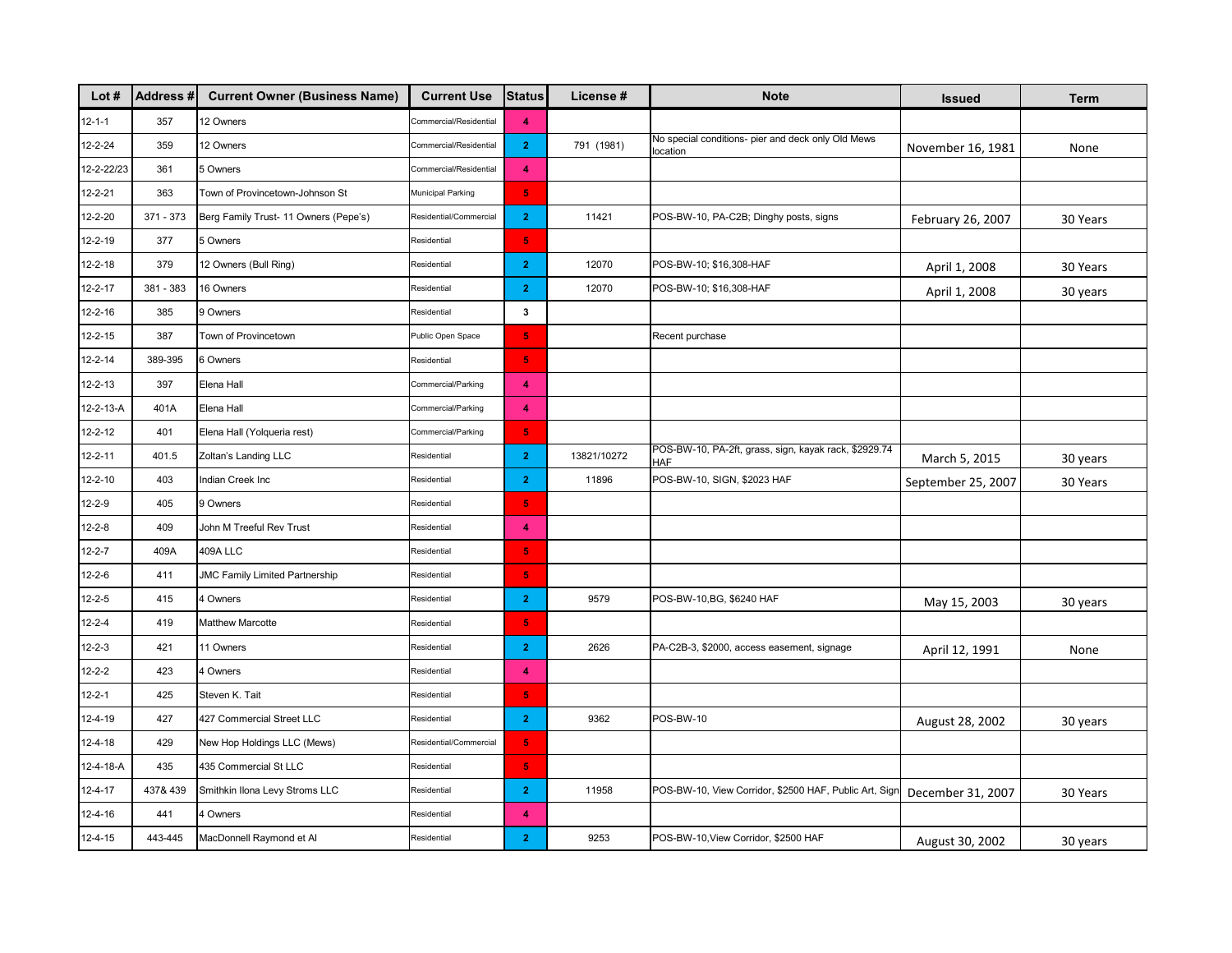| Lot $#$       | <b>Address#</b> | <b>Current Owner (Business Name)</b>                                 | <b>Current Use</b>     | <b>Status</b>           | License #            | <b>Note</b>                                                                       | <b>Issued</b>      | Term     |
|---------------|-----------------|----------------------------------------------------------------------|------------------------|-------------------------|----------------------|-----------------------------------------------------------------------------------|--------------------|----------|
| 12-4-14       | 447             | Karilon LCC                                                          | Residential            | $\mathbf{2}$            | 11826                | POS-BW-10, \$4650 HAF, BG                                                         | August 20, 2007    | 30 Years |
| 12-4-13       | 449             | <b>Robert Seaver</b>                                                 | Residential            | $\mathbf{2}$            | 9246                 | POS--BG                                                                           | May 12, 2003       | 99 years |
| 12-4-12       | 451             | Gebelein Robert & Margaret Kerr                                      | Residential            | $\mathbf{2}$            | 9255                 | POS-BW-10                                                                         | June 9, 2005       | 99 years |
| 12-4-11       | 453             | 3 Owners                                                             | Residential            | 4                       |                      |                                                                                   |                    |          |
| 12-4-10       | 455             | <b>Scott Rodgers</b>                                                 | Residential            | 4                       |                      |                                                                                   |                    |          |
| $12 - 4 - 9$  | 457             | 3 Owners                                                             | Residential            | $\overline{\mathbf{5}}$ |                      |                                                                                   |                    |          |
| 12-4-8        | 463             | Peter John Petas Living Trust                                        | Residential            | $\overline{2}$          |                      | 13377, #2057 in 1939 68,000 HAF, PA-C2B-3.5, 3 Signs                              | December 13, 2012  | 30 years |
| $12 - 4 - 6$  | 465             | Eugene Bryant                                                        | Residential            | $\mathbf 0$             |                      |                                                                                   |                    |          |
| $12 - 4 - 7$  | 465AB           | Beachcombers Inc                                                     | Residential/non-profit | $\mathbf{2}$            | 663                  |                                                                                   | June 3, 1980       | None     |
| $12 - 4 - 5$  | 467             | M L Bryant LLC (Angel's Foods)                                       | Commercial             | 4                       |                      |                                                                                   |                    |          |
| $12 - 4 - 4$  | 471             | Kenneth Fulk II                                                      | Residential            | $\overline{2}$          | 13378                | POS-BW-10, \$1948 HAF, Sign                                                       | December 13, 2012  | 30 years |
| $12 - 4 - 3$  | 473             | Christopher Pula & Thomas Biggert                                    | Residential            | $\mathbf{2}$            | 11729                | POS-BW-1o, \$2450 HAF, Sign                                                       | March 26, 2007     | 30 Years |
| 12-4-2        | 477             | Mary Moore                                                           | Residential            | 4                       |                      |                                                                                   |                    |          |
| $12 - 4 - 1$  | 479             | 479 Commercial Street Property Trust                                 | Residential            | $\overline{\mathbf{5}}$ |                      |                                                                                   |                    |          |
| 15-1-24       | 481             | 6 Owners                                                             | Residential            | $\mathbf{2}$            | 12114                | POS-Sign, Passage under deck                                                      | July 14, 2008      | 30 years |
| $15 - 1 - 22$ | 485             | Joyce Holupka & Alpamela Cyr                                         | Residential            | 5 <sub>1</sub>          |                      |                                                                                   |                    |          |
| $15 - 1 - 21$ | 487             | Katherine Smith                                                      | Residential            | 4                       |                      |                                                                                   |                    |          |
| 15-1-20       | 491             | 8 Owners                                                             | Residential            | $\mathbf{2}$            | 699                  | bulkhead                                                                          | January 5, 1981    | none     |
| 15-1-19       | 493-495         | 4 Owners + 9 Owners                                                  | Residential            | $\mathbf{2}$            | 12666                | POS-BW-10, PA-C2B-4 daylight only, Signs, Minor Mod<br>approved 2019              | February 17, 2010  | 30 years |
| $15 - 1 - 17$ | 501             | 16 Owners (Ice House)                                                | Residential            | 2 <sup>1</sup>          | 681                  | License a bulkhead next to town outfall easement                                  | September 26, 1980 | None     |
|               |                 | Note the following addresses are presumed to be in private tidelands |                        |                         |                      |                                                                                   |                    |          |
| $15 - 1 - 11$ | 523             | The Landing Condominium- 2 units                                     | Residential            | $\mathbf{2}$            | 12320                | PP                                                                                | February 19, 2009  | 30 years |
| $15 - 1 - 6$  | 535             | Condominium 535 Corp- 12 units                                       | Residential            | $\overline{2}$          | 3354                 | PP, easement on east side, ADA viewing and stairs,<br>signs See 539 Commercial St | November 22, 1993  | 30 years |
| $15 - 1 - 5$  | 539             | 539 Beach Condo Trust-                                               | Restaurant/Res         | $\mathbf{2}$            | 7754, #7723 drawings | PP, easement on west side, ADA viewing and stairs,<br>signs See 535 Commercial St | January 10, 2000   | 30 years |
| $15 - 2 - 2$  | 553-555         | Boathouse Condo                                                      | Residential            | $\overline{2}$          | 10327                | PP, bulkhead, deck and stairs                                                     | August 31, 2005    | 30 years |
| 15-3-35       | 561             |                                                                      | Residential            | 6                       | 3884                 | Bulkhead, Mazur Artist studio                                                     | June 22, 1994      | None     |
| 15-3-30       | 571             | Mary Kass & Meril Lynch Trust                                        | Residential            | $\mathbf{2}$            | 12413                | PP, Repair decks, bulkhead                                                        | June 4, 2009       | 30 years |
| 15-3-25       | 579             | Stella Chasteen                                                      | Residential            | $\mathbf{2}$            | 11911                | PP,                                                                               | November 13, 2007  | 30 years |
| 15-3-22       | 587             | <b>Burns Realty Trust</b>                                            | Residential            | 6                       | 3071                 | PP, bulkhead and stairs                                                           | August 3, 1992     | 99 years |
| 15-3-20       | 595             | Honey Black Kay Estate                                               | Residential            | $\mathbf{2}$            | 12127                | PP,                                                                               | June 16, 2008      | 30 years |
| 15-3-17       | 599             | Smith and Jefferies                                                  | Residential            | $\overline{2}$          | 9184                 | PP, bulkhead and stairs                                                           | February 14, 2002  | 99 years |